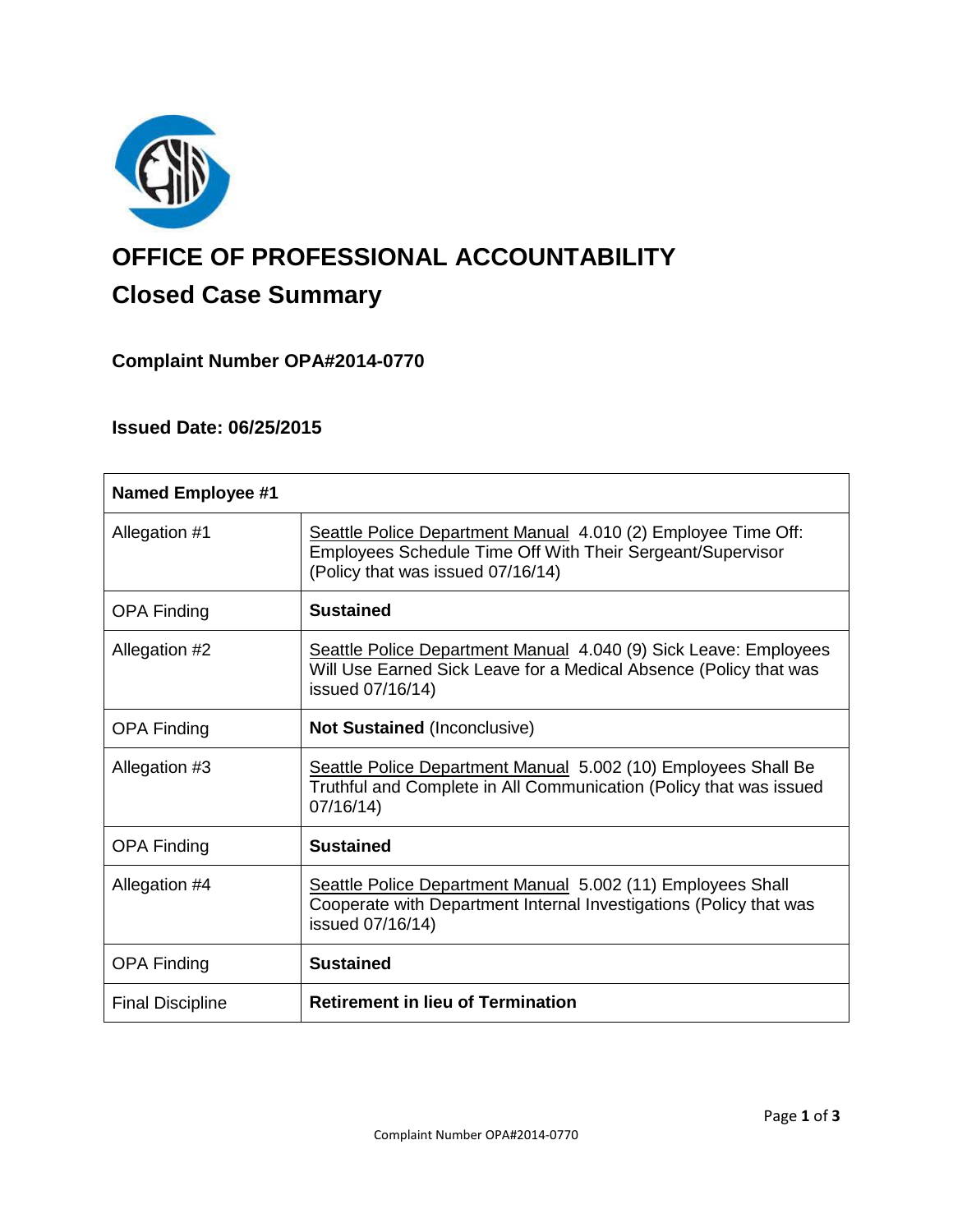# **INCIDENT SYNOPSIS**

The named employee did not report to work when he was scheduled to be at work.

# **COMPLAINT**

The complainant, a supervisor within the department, alleged that the named employee did not report to work on a scheduled work day and had not received prior authorization to take the day off. When contacted by a different supervisor, the named employee stated that he did not know he was scheduled to work and asked for a vacation day. He was told that all officers on his watch were being detailed to work an event downtown and that his vacation request was denied. The named employee then marked his day absent as a sick day. It was reported that the named employee had been observed at the precinct prior to roll call and had left after checking the staffing sheets and learning of the event downtown.

## **INVESTIGATION**

The OPA investigation included the following actions:

- 1. Review of the complaint memo
- 2. Search for and review of all relevant records and other evidence
- 3. Interviews of SPD employees

# **ANALYSIS AND CONCLUSION**

The evidence showed that the named employee did not receive authorization to miss his scheduled day at work. The named employee was neither truthful nor complete in all communications about the reason for the missed day of work. In addition, the named employee did not fully cooperate with the investigation conducted by the Office of Professional Accountability (OPA) and misrepresented evidence presented to OPA. Based on the totality of information and a pattern of dishonesty and a failure to cooperate with the OPA investigation, the following findings were issued that resulted in the severity of the discipline imposed.

#### **FINDINGS**

#### **Named Employee #1**

Allegation #1

The weight of the evidence showed that the named employee took time off without approval of his Sergeant. Therefore a **Sustained** finding was issued for *Employee Time Off: Employees Schedule Time Off With Their Sergeant/Supervisor.*